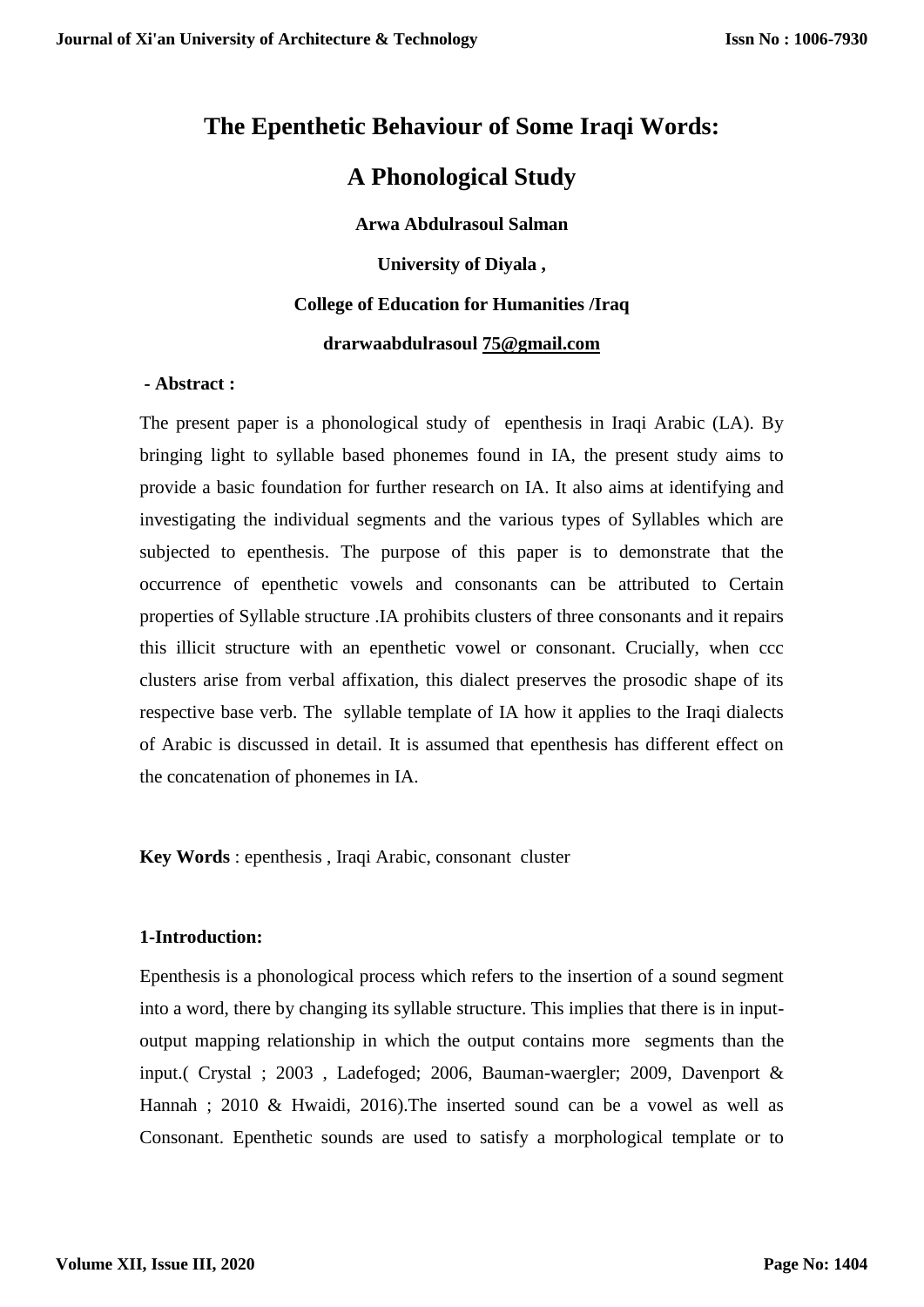adjust the consonant cluster of a given language whether word initially, wordmedially or word-Finally.

In this paper, the author investigates the epenthetic behaviour of some Iraqi words. IA is somehow different from Modern Standard Arabic (MSA) in that it illustrates a different treatment for the apparent invisibility of inserted vowels in MSA. MSA does not prefer consonant clusters Word initially. In SA however, the epenthetic La vowel appears vividly as a result of maximization of contrast between stems of different grammatical types and the contrast between singleton and geminated segments, MSA consists of three short vowels /a/,/u/ and /i/ with three long counterparts /aa/, /uu/ and /ii/. Two more long vowels Lech and /oo/ are added to the vowel system in LA. (AL-Ani, 1970 ; & Hassan, 1981. 2002)

# **2-Phonological Background :**

Mitchell (19927: 1920) states that " in Classical Arabic syllables are delimitable by the fact of their beginning with a consonant and containing a vocalic nucleus , as well as the inadmissibility ton Syllable initial Clusters and sequences of more than two consonants " As such , it tends to break up such clusters M an /sirat/, 'path' where the vowel /i/ is added to break the s- cluster . On the same footing , IA prohibits three Consonant clusters .It repairs this illicit Structure with an epenthetic vowel SpeaKers of IA, Who display the phenomenon of epenthesis , Insert the vowels /i/, /e/ and /u/ to break up consonant clusters in words like firm /firin/ " oven" nabl /nahel/ and /harf/ 'letter' respectively.

In this connection , certain generalizations are to be made : first, IA speakers break up three or four consonant clusters that arise through morpheme concatenation, as in words like wajb-na→ wajibna 'our duty', ?ibn-na → ?ibinna 'our son'. Second, IA avoids a medial CCC cluster by adding a vowel between the first and the second member of the cluster , yielding CVCC cluster as in hilm-ha→ hilimha 'her dream'. Third IA often breaks up two consonant clusters word- finally as in  $\frac{2 \times 10^8}{100}$   $\rightarrow$   $\frac{2 \times 10^8}{100}$ 'name'. kiparsky (2003: 148) realizes that non-final CVVC syllables are tolerated in IA as in baab-ha  $\rightarrow$  aaba 'her door'.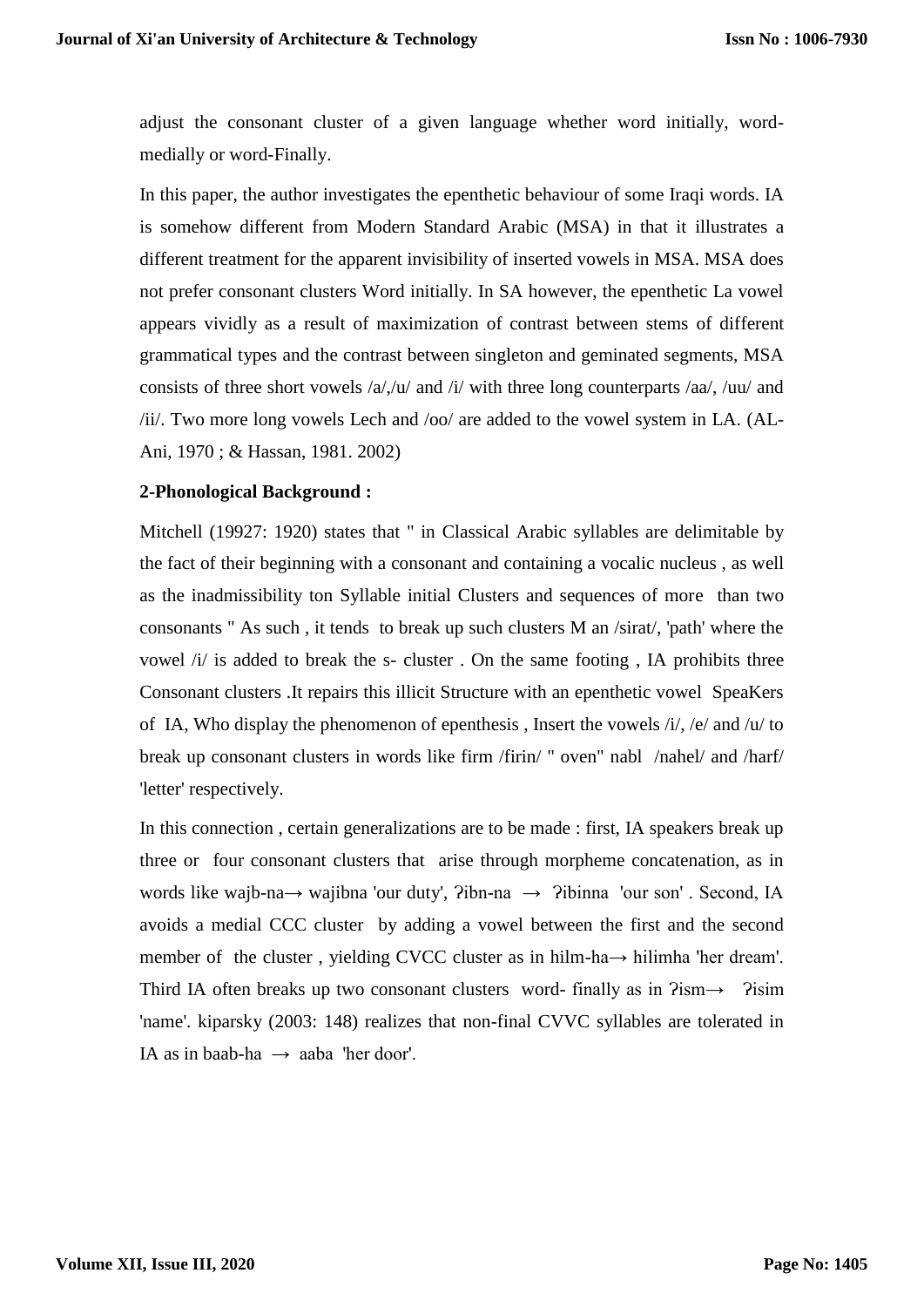Contrary to Hawaid (2016: ) who assumes that /-l/and /t-/ in words like gilt- la are added at a later stage after the final word

phoneme /-t /bas entered the word; the author Finds that the It is a basic phoneme of that word 'gilt' and that the /-/ is also a basic

phoneme of the word, i.e. the epenthetic  $\lambda i$  is inserted at a later stage of the Formation of the word gilt-la  $\rightarrow$  gilitla - The author realizes that in IA, epenthesis is.1) obligatory in a cluster of two consonants as in rakad→ rakid 'running'  $\alpha$ ) it occurs in obstruent- sonorant clusters as in ramz  $\rightarrow$  ramiz ' symbol', and 3) epenthesis occurs in the environments of /ml/,/rm/ and /mn/ as the following examples respectively show : naml  $\rightarrow$  namel 'ant's ,farm  $\rightarrow$  faram 'to chop' and  $\text{amn} \rightarrow \text{amin}$ , 'safety'.

An equally important notice is that IA speakers tend to insert the glottal consonant /  $\frac{\zeta}{\zeta}$ at the initial sequence of /sp ,st& pl/ clusters of tabulated below:

| Loanwords | pronunciation             | Epenthetic words |
|-----------|---------------------------|------------------|
|           |                           |                  |
| studio    | stju:dIou                 | <b>?studio</b>   |
| strategy  | strætodzi                 | ?strateziyaa     |
|           |                           |                  |
| sponge    | $sp\wedge nd\overline{g}$ | <b>?sfanz</b>    |
| slaid     | slaid                     | <b>?slayd</b>    |
| plastic   | plæstik                   | <b>?plaastIk</b> |

Table 1. Epenthesis in loanwords

# **3- Methodology:**

This study is data-oriented in that it seeks to present a descriptive analysis of IA. The author relies heavily on the spoken repertoire of everyday speech and on her intuition as a native speaker of the language. Epenthetic IA words are compared with their counterparts in MSA to trace the way IA speakers insert vowels , and less frequently consonants , to words.

# **4-Discussions and Results:**

Tables 2.5 (as well as table -1-) show word set comparison between IA and MSA to illustrate how IA speakers add epenthetic vowels to repair illicit consonant clusters.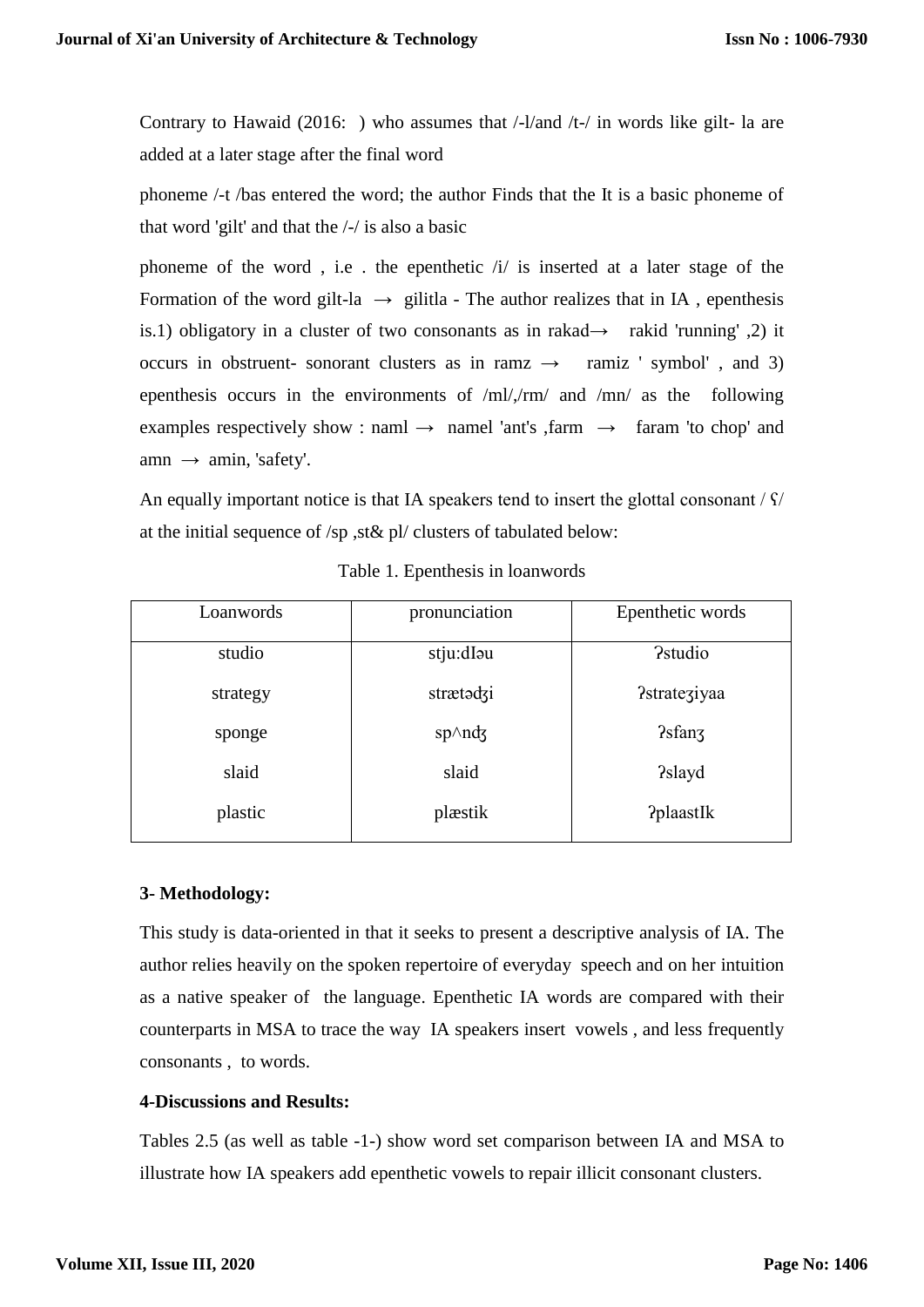| <b>MSA</b>      | IA    | Gloss         |
|-----------------|-------|---------------|
| dras            | diras | He studied    |
| fham            | fiham | He understood |
| shar            | sihar | He stayed up  |
| qr <sub>2</sub> | qira  | He read       |
| ktb             | kitb  | He wrote      |
| bna             | bina  | He built      |
|                 |       |               |

Table -2- Epenthesis Two –consonants clusters

IA speakers tend to add /i/ vowel between the first and second consonant word initially mainly when these words are verbs in the third person singular.

The short vowel /i/ is also inserted Word- finally as shown in the following table.

| <b>MSA</b> | IA                  | Gloss         |
|------------|---------------------|---------------|
| zisr       | $\overline{3}$ isir | <b>Bridge</b> |
| libs       | libis               | Clothes       |
| bint       | binit               | Daughter      |
| 2bn        | ?bin                | Son           |
| fift       | fifit               | I saw         |
| $mi\theta$ | $mi\theta$ il       | like          |

Table -3- Epenthetic /i/ word –finally

The short vowel /u/ can also be inserted word finally especially when the first member of the consonant cluster is /r/ or /s/ followed by /f/ or /k/ as is illustrated in the table below:

# **Table -4- Epenthetic /u/ Word –Finally**

| <b>MSD</b> |       | Gloss      |
|------------|-------|------------|
| Sarf       | Saruf | Morphology |
| Harf       | Haruf | Letter     |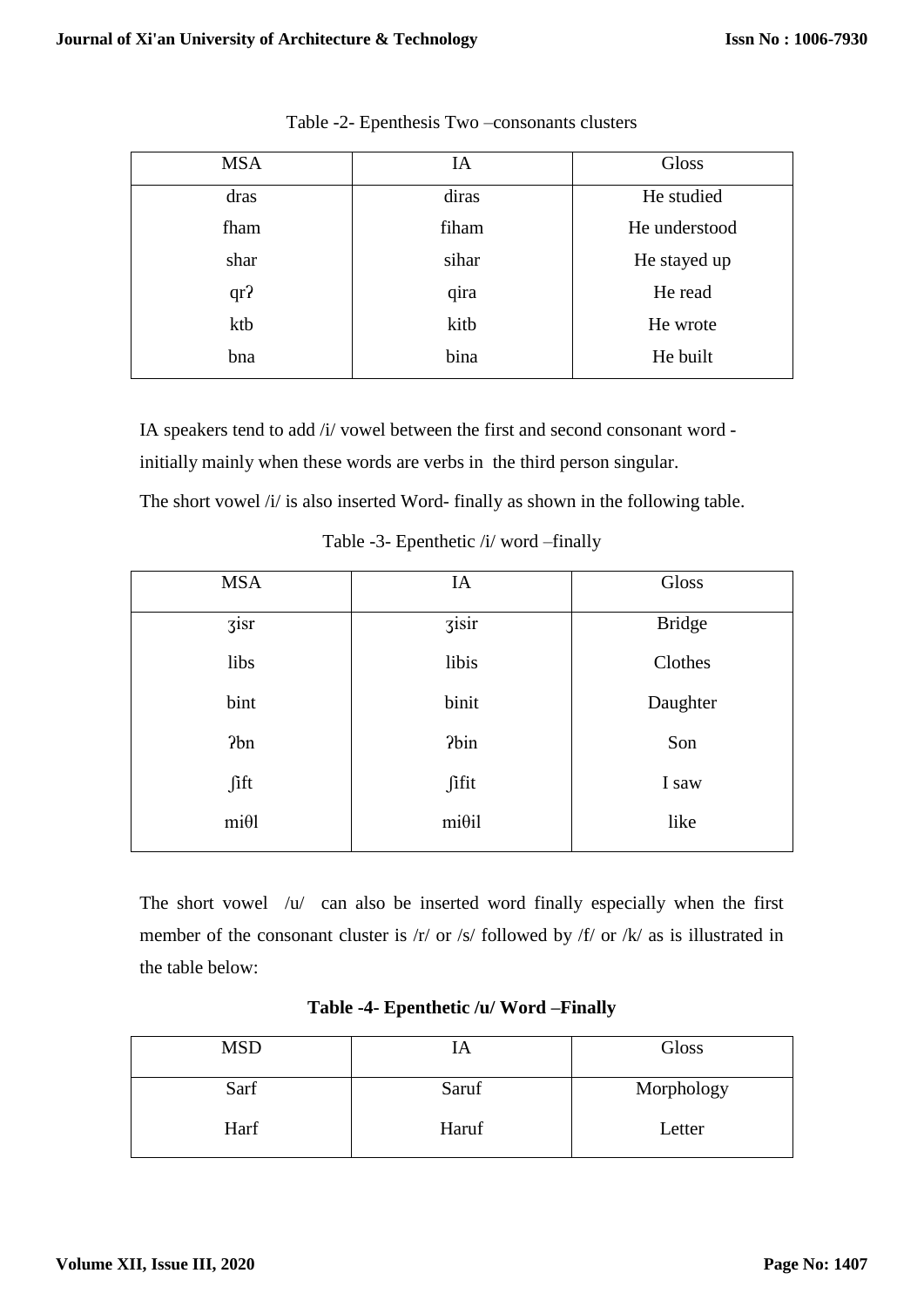| $\sum$ and $\sum$ | $\sum_{}$ | Custom      |
|-------------------|-----------|-------------|
| <b>zurf</b>       | zuruf     | Cliff       |
| wasf              | wasuf     | Description |
| turk              | turuk     | paths       |

speakers of IA break consonant cluster word finally by inserting short /e/ as tabulated below:

| <b>MSD</b> | IA    | Gloss      |
|------------|-------|------------|
| naml       | namel | ants       |
| haml       | hamel | pregnancy  |
| qatl       | qatel | murder     |
| hafl       | hafel | party      |
| yahl       | yahel | solve      |
| fahl       | fahel | male       |
| naðl       | naðel | villainous |

# **Table-5- Epenthetic /e/ word-Finally**

Table 5. shows that epenthetic /e/is inserted when the second consonant in the cluster is the glide  $\Lambda$ / preceded by one of the segments in the set /m, h, t, f &  $\delta$ /.

Epenthesis also occurs across phonological boundaries in fast connected speech as illustrated in the following table

| Table - 6 Epenthesis across Phonological Boundaries |  |
|-----------------------------------------------------|--|
|-----------------------------------------------------|--|

| <b>MSD</b>   | IA            | Gloss                    |
|--------------|---------------|--------------------------|
| Alhamdlillah | alhamdulillah | Thanks God               |
|              |               |                          |
| lathasba     | lathasib      | Don't punish him         |
| latsarba     | latsariha     | Don't tell him the truth |
|              |               |                          |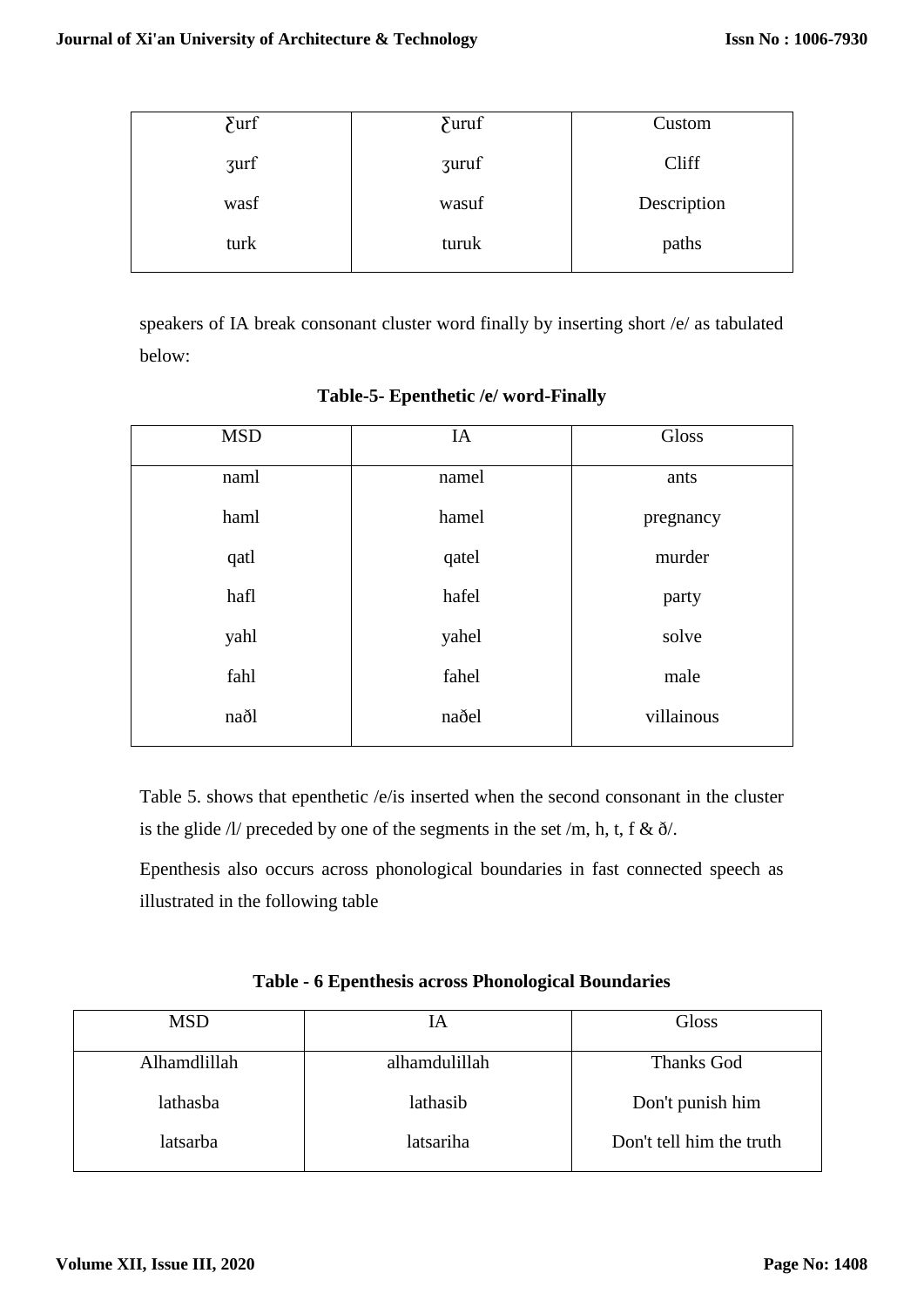| wast elbayt         | wasatelbayt           | In the mid of the hous |
|---------------------|-----------------------|------------------------|
| mayqruun            | mayiqruun             | They don't read        |
| mayqadruun          | mayiqdruun            | They don't respect     |
| masmzak             | masimazak             | He didn't hear you     |
| marsamk             | marisamak             | He didn't portrait you |
| sabbhak alla blxeer | sabbahak Alla bilxeer | Good morning           |

This table shows that , in careful Speech , epenthesis occurs in IA across phonological word boundaries but within the phonological phrase , a most often when negative elements such as (la) and (ma) are used.

#### **5- Conclusions:**

- The present paper unveils a number of - outstanding findings that contribute in a way or another, to trace the landmarks of - how Iraqi Words are subsumed under the process of epenthesis.

The glottal stop  $\frac{2}{\ell}$  is inserted word-initially to break two -consonant clusters when pronouncing English loanwords. Epenthetic vowels , on the contrary, are more likely to occur in IA, Epenthesis occurs word initially and most often word-finally. It also occurs within - the phonological phrase boundaries to break up illicit consonant cluster and this seems to lead to an easier way of pronunciation.

# **References :**

1.Al- Ani,S.H ( 1970) Arabic Phenology . The Hague: Mouton

2. Crystal, David (2003) A Dictionary of Linguistics and Phonetics.  $5<sup>th</sup>$  ed .London : Blackwell.

3.Davenport, Mike & S. J. Hannah (2010) Introducing Phonology. London: Hodder Education

4.Hassan, ZM. (021) An Experimental Study of Duration in Iraqi Spoken Arabic.

Unpublished Ph.D thesis.